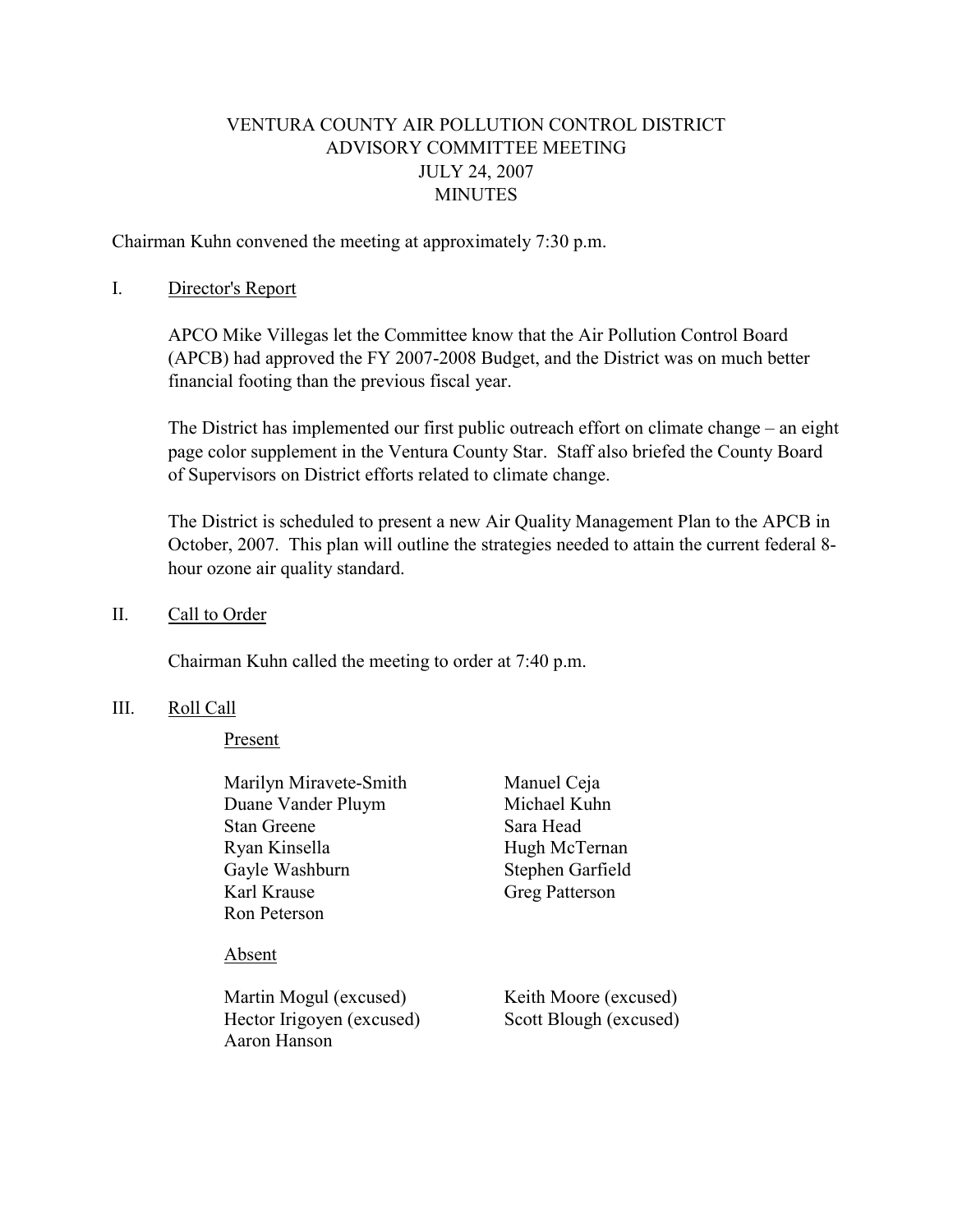#### Staff

Don Price Mike Villegas Kerby Zozula

| Public                             |                                          |  |
|------------------------------------|------------------------------------------|--|
| Rob Roy                            | Ventura County Agricultural Association  |  |
| Cris Perez                         | Newhall Land                             |  |
| Emilio Cervantes, Jr. Newhall land |                                          |  |
| Pablo Garcia                       | Pacific Service                          |  |
| Tim Cohen                          | Rancho Tehescal                          |  |
| Matt Cole                          | West Coast Environmental and Engineering |  |

### IV. Minutes

The minutes of the February 27, 2007, meeting were approved as submitted.

V. Chairman's Report

Chairman Kuhn noted a "Committee Comment" item should be included on the agenda.

VI. Public Comment

There was no public comment.

VII. Old Business

There was no old business.

#### VIII. New Business

A. Proposed New Rules 250 and 48:

Staff member Don Price gave a presentation on proposed new Rule 250, Registration of Agricultural Engines, and Rule 48, Agricultural Engine Registration Fees. The purpose of the new rules is to implement the California Air Resources Board's (CARB) amended Airborne Toxic Control Measure (ATCM) for Stationary Compression Engines. This amended ATCM applies to agricultural pump engines and requires registration and the payment of fees.

Rule 250 implements the registration requirements of the ATCM and requires registration of these engines by March 1, 2008, or 90 days after installation, whichever is later. Staff has worked with the Santa Barbara County APCD and the San Luis Obispo County APCD to develop consistent rules throughout the South Central Coast Air Basin. Staff is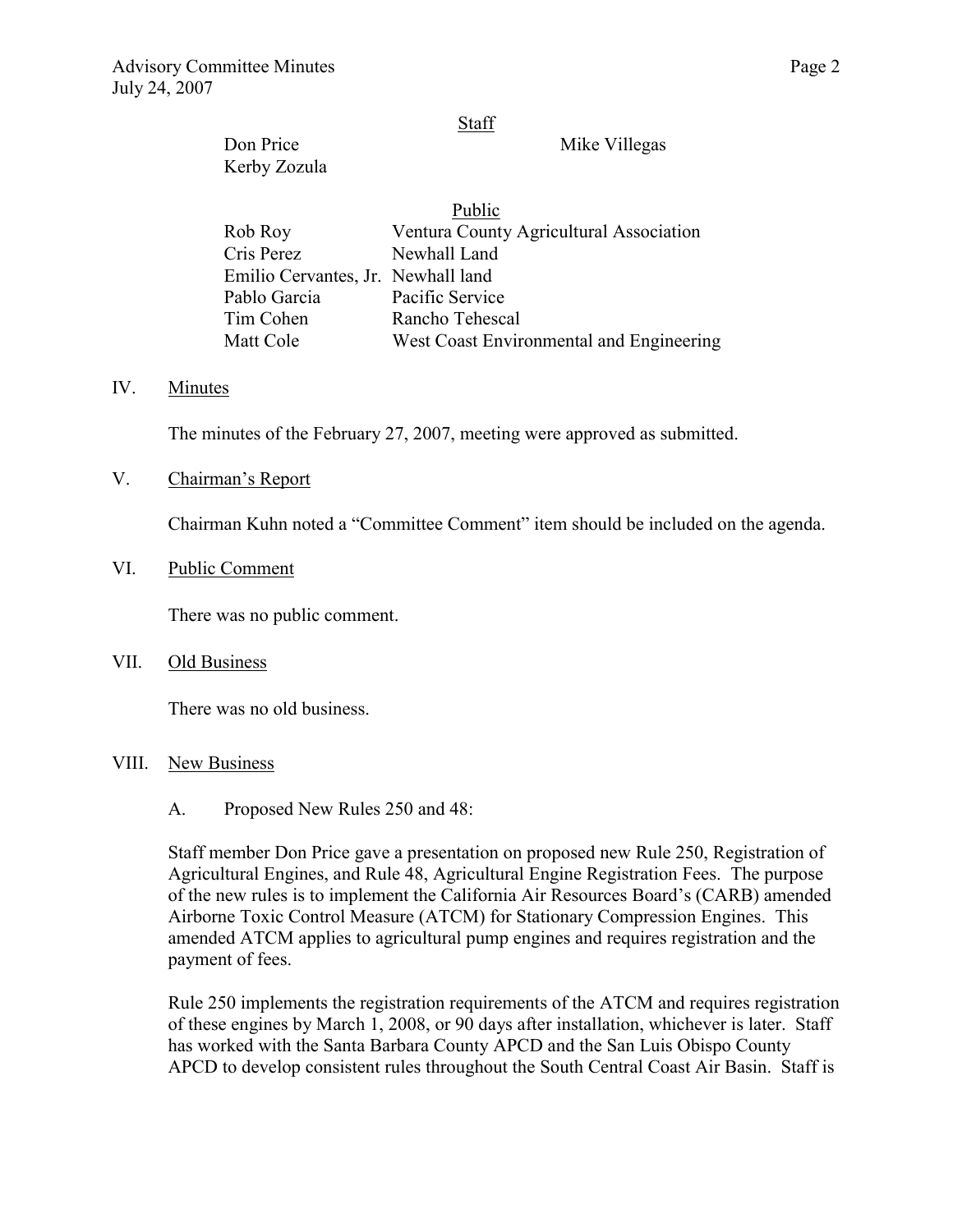also developing a single set of registration forms in the three Districts to aid in implementation.

Rule 48 would asses an annual fee of \$200 per engine to defray the District's cost in implementing this new program. This proposed fee is substantially less that the cost of permitting the engines.

Mike Villegas, of District staff, noted that the District had funds available to assist the agricultural community with the cost of complying with the ATCM. On June 26, 2007, the Air Pollution Control Board approved nearly \$400,000 in funding to replace 33 agricultural engines with complying engines.

Committee member McTernan asked what the average horsepower of the engines was. Staff replied approximately 150 horsepower.

Committee member Washburn asked about the cost-effectiveness of the regulation. Staff replied they did not have cost-effectiveness estimates on CARB's ATCM. The Committee and staff discussed the fact the District would be implementing a state program (the ATCM) in this case.

Committee member Krause requested that staff consider adding a definition of "portable engine" to draft Rule 250. Staff responded that a definition would be considered.

Tim Cohen expressed concern with the proposed \$200 fee. Staff responded that this was needed to defray the District's cost in implementing this new program and was consistent with the fee in both Santa Barbara County and San Luis Obispo County.

Rob Roy asked if the proposed definition of "agricultural operation" was broad enough to include horticultural operations. Staff replied that was the intent of the definition, but they would take a closer look at the issue. There was also a discussion on engine reporting requirements and the management of engine locations.

Committee member Greene made a motion to recommend adoption of proposed new Rules 250 and 48, and directing staff to revisit the definitions of "portable engine" and "agricultural operation." Committee member Head seconded the motion and it was approved unanimously.

B. Discussion of an Advisory Committee member's proposal to form a subcommittee to explore ideas to restructure the APCD's finances:

The Committee and staff discussed the Air Pollution Control Board Standing Committee's role in developing and reviewing the District's budget. It was noted that the Board's Standing Committee was not supportive of an expansion of the Advisory Committee's role into budgetary matters.